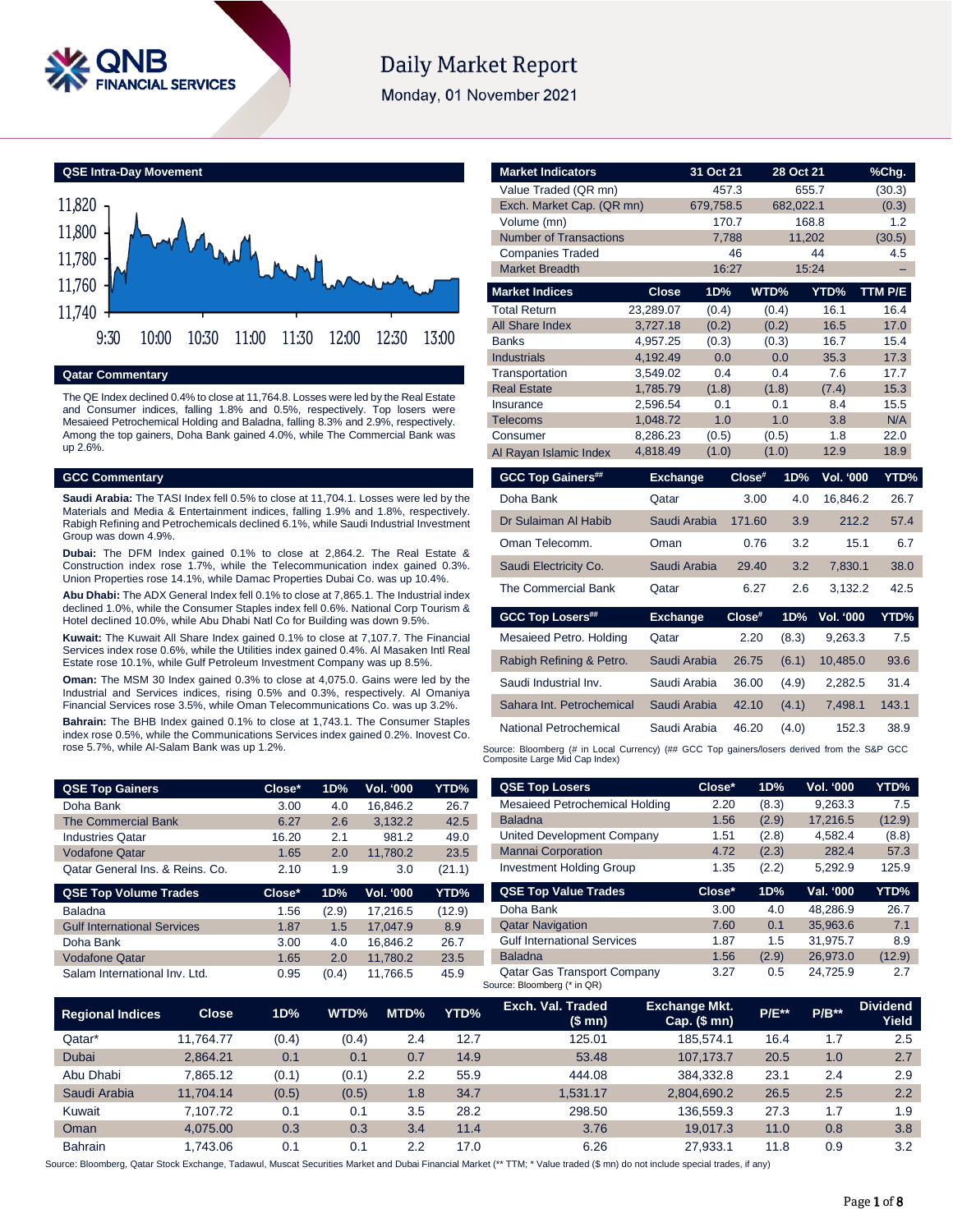#### **Qatar Market Commentary**

- The QE Index declined 0.4% to close at 11,764.8. The Real Estate and Consumer indices led the losses. The index fell on the back of selling pressure from Qatari shareholders despite buying support from GCC, Arab and foreign shareholders.
- Mesaieed Petrochemical Holding and Baladna were the top losers, falling 8.3% and 2.9%, respectively. Among the top gainers, Doha Bank gained 4.0%, while The Commercial Bank was up 2.6%.
- Volume of shares traded on Sunday rose by 1.2% to 170.7mn from 168.8mn on Thursday. However, as compared to the 30-day moving average of 195.8mn, volume for the day was 12.8% lower. Baladna and Gulf International Services were the most active stocks, contributing 10.1% and 10.0% to the total volume, respectively.

| <b>Overall Activity</b>        | Buy %*   | Sell %*  | Net (QR)         |
|--------------------------------|----------|----------|------------------|
| Qatari Individuals             | 45.06%   | 47.58%   | (11,534,809.7)   |
| <b>Qatari Institutions</b>     | 25.81%   | 32.34%   | (29, 842, 280.4) |
| Qatari                         | 70.87%   | 79.92%   | (41, 377, 090.1) |
| <b>GCC Individuals</b>         | 0.61%    | 0.43%    | 813,059.1        |
| <b>GCC</b> Institutions        | 3.55%    | 3.25%    | 1,399,599.7      |
| <b>GCC</b>                     | 4.16%    | 3.67%    | 2,212,658.8      |
| Arab Individuals               | 11.43%   | 9.66%    | 8,100,434.9      |
| <b>Arab Institutions</b>       | $0.00\%$ | $0.00\%$ |                  |
| Arab                           | 11.43%   | 9.66%    | 8,100,434.9      |
| <b>Foreigners Individuals</b>  | 3.06%    | 2.05%    | 4,658,517.4      |
| <b>Foreigners Institutions</b> | 10.48%   | 4.71%    | 26,405,478.9     |
| <b>Foreigners</b>              | 13.55%   | 6.75%    | 31,063,996.3     |

Source: Qatar Stock Exchange (\*as a % of traded value)

### **Earnings Releases and Global Economic Data**

#### **Earnings Releases**

| <b>Company</b>                                      | <b>Market</b> | <b>Currency</b> | Revenue (mn)<br>3Q2021 | % Change<br>YoY | <b>Operating Profit</b><br>(mn) 3Q2021 | % Change<br>YoY | <b>Net Profit</b><br>(mn) 3Q2021 | $\frac{9}{6}$<br><b>Change</b><br>YoY |
|-----------------------------------------------------|---------------|-----------------|------------------------|-----------------|----------------------------------------|-----------------|----------------------------------|---------------------------------------|
| National Shipping Company of<br>Saudi Arabia        | Saudi Arabia  | <b>SR</b>       | 1.320.6                | $-12.6%$        | 90.6                                   | $-70.1%$        | 18.0                             | $-94.3%$                              |
| Mouwasat Medical Services Co.                       | Saudi Arabia  | <b>SR</b>       | 531.0                  | $-3.3%$         | 150.1                                  | $-13.4%$        | 142.7                            | $-11.4%$                              |
| The National Company for Glass<br><b>Industries</b> | Saudi Arabia  | <b>SR</b>       | 19.2                   | 18.5%           | (4.6)                                  | N/A             | 20.1                             | 673.1%                                |
| Nama Chemicals Co.                                  | Saudi Arabia  | <b>SR</b>       | 134.8                  | 34.9%           | 5.2                                    | N/A             | 4.9                              | N/A                                   |
| Saudi Arabian Oil Company#                          | Saudi Arabia  | <b>SR</b>       | 359.1                  | 79.5%           | 212.8                                  | 121.6%          | 114.1                            | 158.1%                                |
| <b>Walaa Cooperative Insurance</b><br>Co.           | Saudi Arabia  | <b>SR</b>       | 548.3                  | 32.9%           | $\overline{\phantom{0}}$               | -               | 10.2                             | 120.7%                                |
| Halwani Bros. Co.                                   | Saudi Arabia  | <b>SR</b>       | 236.9                  | $-7.5%$         | 23.1                                   | $-34.7%$        | 14.0                             | $-43.9%$                              |
| Emirates Telecom Group Co.                          | Abu Dhabi     | <b>AED</b>      | 13.293.9               | 2.0%            | 3.272.6                                | $-9.1%$         | 2.871.4                          | $-2.6%$                               |

Source: Company data, DFM, ADX, MSM, TASI, BHB. ( #Amount in billions)

#### **Global Economic Data**

| <b>Date</b> | Marketˈ | <b>Source</b>                        | <b>Indicator</b>         | Period | Actual | Consensus | Previous |
|-------------|---------|--------------------------------------|--------------------------|--------|--------|-----------|----------|
| 10-31       | China   | China Federation of Logistics        | Non-manufacturing PMI    | Oct    | 52.4   | 53        | 53.2     |
| $10 - 31$   | China   | <b>China Federation of Logistics</b> | <b>Manufacturing PMI</b> | Oct    | 49.2   | 49.1      | 49.6     |

Source: Bloomberg (s.a. = seasonally adjusted; n.s.a. = non-seasonally adjusted; w.d.a. = working day adjusted)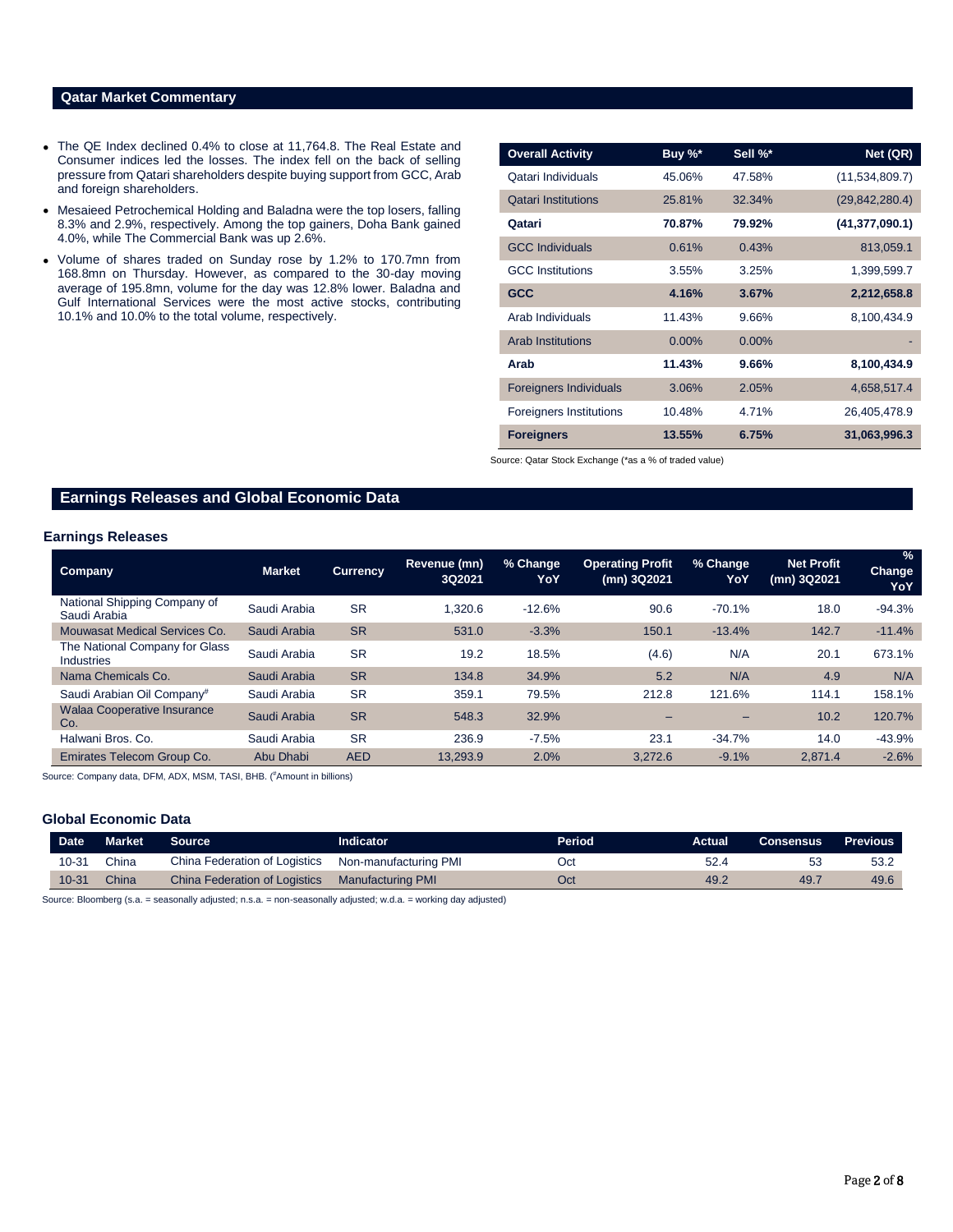#### **Qatar**

- **Global Finance names QNB Group 'Best Private Bank' in Qatar, Middle East –** QNB Group has been named 'The Best Private Bank Qatar 2022' and 'Best Private Bank in the Middle East 2022' by Global Finance. In its seventh annual Private Bank Awards, Global Finance honored banks that best serve the specialized needs of high-net-worth individuals as they seek to enhance, preserve and pass on their wealth. QNB Private is the largest and leading private bank in Qatar, providing a local bank relationship with an international perspective. Winning the awards is a clear recognition of the dedication of QNB Private Banking through developing a long-term relationship with the clients to understand their needs and help them achieve their financial objectives. Some of QNB Private Banking Services include dedicated relationship managers, private banking lifestyle privileges, QNB Mastercard World Elite Exclusive Metal Credit Card, and QNB Private Investment Services, which offers a wide array of investment options for the clients. Global Finance regularly selects the top performers among banks and other providers of financial services. These awards have become a trusted standard of excellence for the global financial community. QNB Group, currently ranked as the most valuable bank brand in the Middle East and Africa, is proud to be the Official Middle East and Africa Supporter of the FIFA World Cup 2022 and the official Qatari bank of the FIFA Club World Cup Qatar 2020. (Gulf-Times.com)
- **QSE-listed companies' nine-month net profit surges 36% –** Optimistic economic projections, robust vaccination drive and easing of the Covid-19 restrictions have helped the listed firms post a strong double-digit YoY growth in the overall net earnings during the first nine months (9M) of 2021; indicating the resiliency of the corporate sector. The net earnings' growth has been mainly on account of robust expansion in the net profitability of the insurance, industrials and consumer goods sectors, according to data compiled by the Qatar Stock Exchange. The listed companies' total net profit soared 35.86% YoY to QR33.48bn during January-September 2021 against a 17.26% decline the year-ago period; reflecting the positive sentiments in Qatar, which is better placed in the Gulf region in the fight against the pandemic. The resumption of business activities after the beginning of the easing of pandemic related restrictions, especially during the second quarter, had its reflection in the subsequent quarter too, helping in the overall earnings growth during 9M2021. The banking and financial services and industrials sectors together contributed more than 86% of the cumulative net profits in the review period; hinting at the strong outlook for the non-hydrocarbons. The insurance sector, which has six listed entities, reported a 524.61% surge YoY in total profit to QR0.8bn in 9M2021 against a 90.52% plunge in the previousyear period, when there were only five firms. The sector contributed more than 2% to the overall net profitability of the listed firms in the review period. The proposed mandatory health insurance and the substantial expansion in the North Field are expected to augur well for the insurance sector in the future, according to reports. The industrials sector, which has 10 listed constituents, saw a huge 228.74% YoY increase in net profitability to QR9.41bn against a 36.32% decline in the yearago period. The sector contributed more than 28% to the overall net profitability of the listed entities during January-September 2021. Within the industrials sector, the country's underlying companies that have direct linkages with the hydrocarbons sectors saw price rebound, helping them substantially enhance the net earnings. The increased construction activities had also

generated increased demand for raw materials associated with it. The consumer goods and services sector, which has 10 listed entities, saw a 105.48% YoY expansion in cumulative net profit to QR1.31bn at the end of September compared to 53.73% shrinkage in the previous year period. The sector contributed about 4% to the overall net profitability in the review period. The transport sector, which has three listed constituents, saw its cumulative net earnings grow 25.23% YoY to QR1.82bn compared to a 9.51% jump in the corresponding period of 2020. The sector's net profit constituted more than 5% of the total net profit of the listed companies during the nine months of this year. The banks and financial services sector, which has 13 listed entities, reported 15.42% YoY growth in cumulative net profit to QR19.52bn against a 10.53% contraction the comparable period of 2020. The sector contributed more than 58% of the total net profits of the listed companies in January-September 2021. The realty segment, which has four listed entities, saw an 11.47% YoY growth in net earnings to QR1.16bn during 9M2021 against a 36.77% drop in the year-ago period. The sector constituted more than 3% of the overall net profitability in the review period. (QSE, Gulf-Times.com)

- **QFBQ to hold its investors relation conference call on November 01 –** Qatar First Bank (QFBQ) will hold the conference call with the Investors to discuss the financial results for 3Q2021 on November 01, 2021 at 03:00 PM Doha Time. (QSE)
- **ZHCD to hold its investors relation conference call on November 02 –** Zad Holding Company (ZHCD) will hold the conference call with the Investors to discuss the financial results for 3Q2021 on November 02, 2021 at 12:30 PM, Doha Time. (QSE)
- **QGRI to hold its investors relation conference call on November 03 –** Qatar General Insurance & Reinsurance (QGRI) will hold the conference call with the Investors to discuss the financial results for 3Q2021 on November 03, 2021 at 12:30 pm, Doha Time. (QSE)
- **OBG: Qatar's banking sector on track for strong recovery –** A new COVID-19 Response Report (CRR), produced by Oxford Business Group (OBG) in partnership with Dukhan Bank, explores the key contributions that the banking sector and Islamic finance segment are set to make to post-pandemic growth. The report provides an in-depth analysis of the general banking sector's performance before and during the pandemic in an easyto-navigate and accessible format, focusing on key data and infographics. The report notes that strong fundamentals and a positive performance in key risk indicators prior to the pandemic meant financial institutions were well placed to withstand the challenges of the COVID-19 crisis. In addition, it provides an analysis of the sector's promising prospects for recovery, supported by above-average loan growth and healthy credit expansion, despite continued low-interest rates and ongoing pressure on asset quality indicators. It tracks the digital transformation underway across the industry, which is set to deliver a wide range of benefits to financial service providers that successfully keep up with the pace of change by extending their portfolio of online services to meet customer demand. The report also charts the asset growth evident within the Islamic finance segment in particular and highlights the high-value opportunities available for players operating in the field, which include infrastructure funding, green sukuk issuances and mortgage solutions. (Qatar Tribune)
- **Qatar raises fuel prices for next month –** Qatar announced today that diesel and gasoline prices will be raised in its local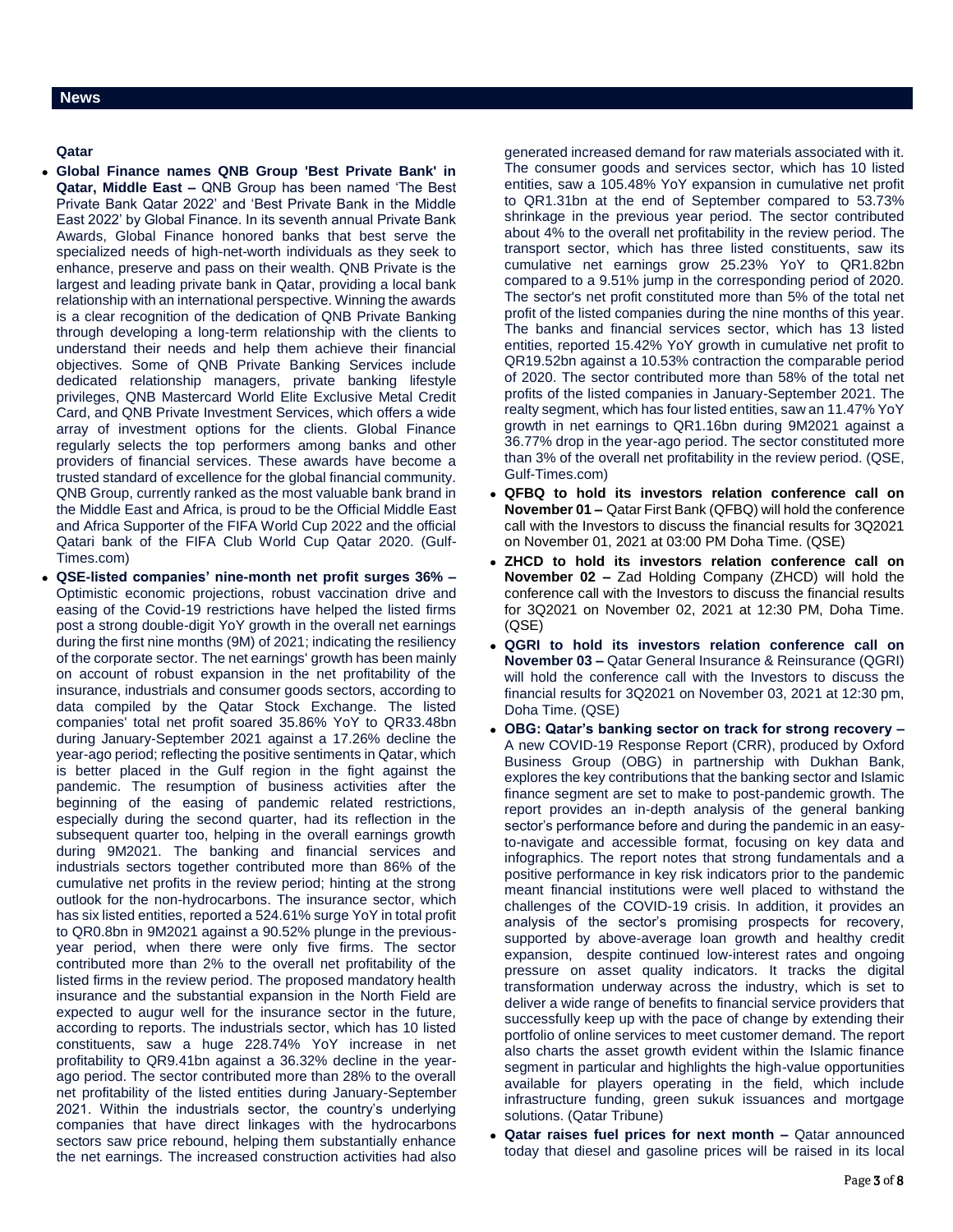markets for the next month. According to the new pricing announced by Qatar Petroleum in its periodic review of oil derivatives prices for the next month, the prices of diesel and gasoline 95 have been raised, while the price of gasoline has been fixed. Qatar Petroleum has set the price of a liter of diesel at QR2.05 during the next month, compared to QR1.95 per liter during the current month, while it has set the price of gasoline 95 Super at QR2.10 per liter for the next month, compared to QR2.05 for the current month. The price of premium 91 gasoline was stable, at QR2.0 per liter. (Bloomberg)

- **Real estate prices in Qatar rise 2% in the third quarter –** The real estate price index in Qatar increased by the end of the third quarter of this year by 2.1% on a quarterly basis, recording about 223 points, according to data from the Qatar Central Bank. The value of real estate transactions declined during the third quarter by 36% on an annual basis, to reach QR6.5bn, under pressure from a 35% decrease in the number of transactions recorded compared to the corresponding period of last year. The real estate sector in Qatar is currently in a stage of recovery at the level of demand with the approaching date of the start of the World Cup soccer tournament at the end of next year, and the organizing committee of the tournament to absorb the surplus from the real estate market in order to proactively provide housing for the fans of the World Cup. At a time when Moody's and Fitch Ratings warned of fears of bank exposure to the real estate sector in Qatar, official data show that the total real estate financing issued by banks operating in Qatar exceeded QR161.5bn at the end of last September, which represents 14% of the loan portfolio. and advances with banks operating in the Gulf state. (Bloomberg)
- **Qatar to invest billions in UK Green Technology Site –** Qatar plans to launch a fund to invest billions in new green engineering projects in the UK in partnership with Rolls-Royce, according to a report in the Sunday Times newspaper. The Middle Eastern state is planning to build a science and engineering campus in the north of England that would host green technology startup companies, the report said. Rolls-Royce will make its laboratory and manufacturing resources available to the startups and take shares in some of the projects. The fund aims to create five "unicorn" companies — startups worth \$1bn — by 2030 and up to 20 by 2040. Feasibility studies are to be completed by mid-2022, the paper said, citing a person close to the project. Newcastle is a front-runner to host the project but the location is far from being decided, the newspaper said, citing anonymous people. (Bloomberg)
- **EIU: Qatar's public debt pressure set to ease with expected fiscal surplus in 2021 –** Qatar's public debt pressure is set to ease with expected fiscal surplus in 2021 in view of the recovery of the global economy and stronger oil and gas prices, the Economist Intelligence Unit (EIU) said in its latest update. Qatar will remain comfortably able to fully service its debt obligations, supported by a strong commitment to do so, ample foreign reserves and the assets of the Qatar Investment Authority (QIA), the sovereign wealth fund, EIU noted. The end of the blockade in January has significantly reduced economic risk stemming from regional disputes, EIU said. According to EIU, the Qatari riyal's peg to the dollar will continue to be backed by healthy foreign reserves and QIA assets. The rating is supported by a recovery in international oil prices and an expected shift from deficit to surplus on the current account in 2021. Qatar's banking sector, EIU said, is "well regulated", and although net external liabilities pose risks, strong prudential indicators insulate banks from a deterioration in asset quality. The non-performing loan ratio is low, and profitability levels are moderate." However, EIU noted Qatar's "dependence" on hydrocarbons exports leaves it exposed to global price movements. In the short term, policy will continue to focus on addressing the fallout from the pandemic. Qatar's

large stock of public debt weighs on the outlook, but a sound financial system is supportive. (Gulf-Times.com)

- **QDB official: Export trade resurgence seen among Qatari SMEs –** There has been a rebound in trade exports by Qatari small and medium-sized enterprises (SMEs) and with local and global economies recovering from the impact of COVID-19 pandemic, many more Qatarbased SMEs are now expanding and eyeing new foreign markets to fill global supply chain shortages, an official from the Qatar Development Bank (QDB) has said. Talking to The Peninsula on the sidelines of a press conference to announce the upcoming Rowad Qatar 2021 recently, QDB's Communication & Partnerships Manager Soud Al Boinin said more Qatari SMEs are now gearing up to start exporting their products to the global market. (Peninsula Qatar)
- **Islamic finance offers huge potential for Qatar and Turkey cooperation –** Islamic finance offers huge opportunities for cooperation and growth for Qatar and Turkey, according to a senior official of Finance Office of Presidency of the Republic of Turkey. "Islamic finance is a promising sector which offers huge opportunities for cooperation and growth for Qatar and Turkey. Both countries can play a crucial role in promoting Islamic finance," President of Finance Office of Presidency of the Republic of Turkey Goksel Asan (pictured) told The Peninsula during his visit to the country recently. "We believe that Islamic finance is the future of the financial system," he added. He said that Qatar Financial Centre has signed a Memorandum of Understanding (MoU) with its Turkish counterpart. "One of the most important items in our MoU is that any financial institution that has permission to operate in QFC will have automatic permission to work in Istanbul Finance Centre. We have an agreement to work together with Islamic fintech area," he added. (Peninsula Qatar)
- **NEBIX's QFC office to support Qatar as global fintech, trade finance hub –** The Qatar Financial Centre (QFC), a leading onshore financial and business centre in the region, has welcomed aboard NEBIX, a fintech digital trade finance marketplace headquartered in Doha. NEBIX joins the QFC's comprehensive suite of fintech companies, which will help advance Qatar's position as a rising regional and global fintech and trade finance hub. Connecting corporates, funders, and insurers, NEBIX is a digital marketplace that validates trade finance requirements, enhance their credit worthiness, and matches clients with appropriate funders and commercial insurers, helping SMEs or small and medium enterprises increase sales, optimize working capital and minimize risks; while acting as a quality origination tool for funders and a facilitator for trade finance brokers. "Qatar has been putting increased resources into enhancing the business climate for fintech firms and is already reaping the rewards. We have seen a tangible increase in the quantity as well as the quality of fintech firms making Qatar their home through the QFC platform," said Sheikh Fahad bin Jassim Al-Thani, vice president, Financial Sector Office, QFC. (Gulf-Times.com)
- **QBA, South Korean chamber seek robust investment ties –** Officials of Qatari Businessmen Association (QBA) and the Korean Chamber of Commerce and Industry (KCCI) held a meeting to discuss ways to forge stronger collaboration and partnerships. QBA hosted KCCI executive vice chairman Woo Tae-hee and his accompanying delegation representing top South Korean firms, such as Samsung Heavy Industries, Hyundai Engineering and Construction, Bioneer Corporation, and Samjin Precision Co Limited. (Gulf-Times.com)
- **4,500 Qatar companies benefited from QDB's National Guarantee Program –** Several countries worldwide have studied Qatar Development Bank's (QDB) National Guarantee Program, which had already benefited over 4,500 companies in Qatar, a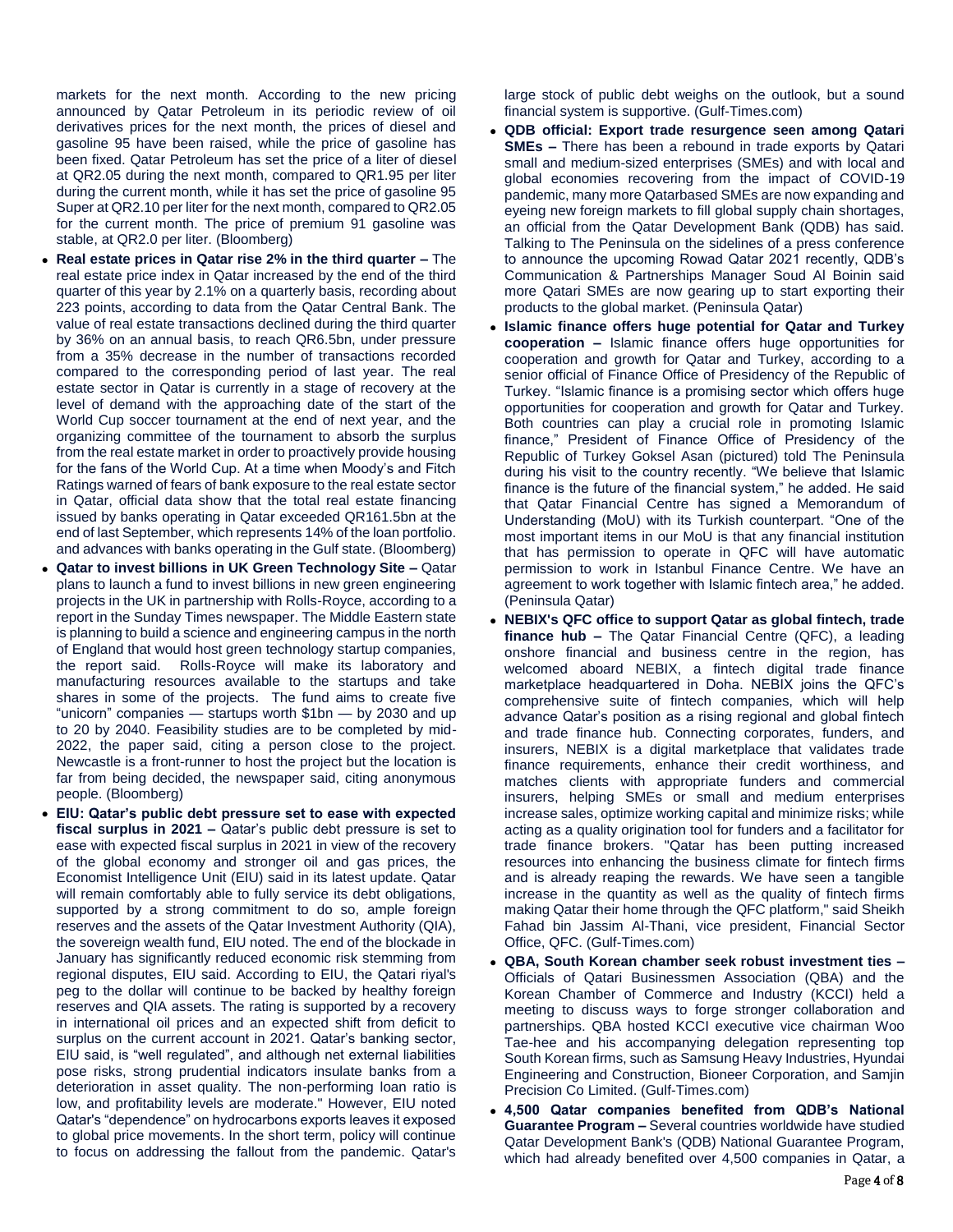QDB executive has said. At the height of the Covid-19 pandemic, QDB created the National Guarantee Program, the government's 100% guarantee scheme to aid companies and the SME sector struggling to pay rents and employees' salaries, QDB communication and partnerships manager Soud Al-Boinin said. Speaking to Gulf Times on the sidelines of the launch announcement of Rowad Qatar 2021, al-Boinin said more than 4,500 companies in Qatar had benefited from the National Guarantee Program, which was part of the QR75bn economic stimulus released by the government. (Gulf-Times.com)

- **Qatar Museums to open 'M7' on November 5 –** Qatar Museums (QM) will open its new five-storey, 29,000sqm facility M7, dedicated to innovation and entrepreneurship in the nation's growing fashion and design industry on November 5. M7 is the cultural, educational, and entrepreneurial centerpiece of Msheireb Downtown Doha – the 76-acre mixed-use development by Qatar Foundation that is reviving Doha's historic district as a sustainable new live-work neighborhood. Established under the leadership of QM chairperson HE Sheikha Al Mayassa bint Hamad bin Khalifa Al-Thani, M7 serves as a catalyst for creativity in people of all ages and backgrounds. M7 will host world-class exhibitions, educational programs, and public discussions in addition to an array of offerings through its Resident Partners as part of QM's efforts to help build a strong creative ecosystem in Qatar. (Gulf-Times.com)
- **Qatar, Peru sign short-stay visa exemption agreement –** Qatar and Peru have signed an agreement to exempt the citizens of the two countries from short-stay visas. The agreement was signed by Qatar's Director General of the General Directorate of Passports, Major General Mohamed Ahmed al-Ateeq and Peru's ambassador to Qatar Jose Benzaquen Perea. Under the agreement, citizens of Qatar and Peru can enter and stay in each other's countries for 90 days without obtaining a visa. (Gulf-Times.com)
- **The one-month countdown to FIFA Arab Cup begins –** The countdown to the 10th edition of the Arab Cup has begun, which will be hosted by Qatar for the second time in its history from November 30 to December 18, with the participation of 16 teams under the supervision of FIFA. Preparations are currently in full swing to organize the tournament that will be a rehearsal for the 2022 FIFA World Cup Qatar. The matches will be held at six of the eight World Cup stadiums – Al Bayt Stadium in Al Khor, Al Janoub Stadium in Al Wakra, Ras Abu Aboud Stadium, Al Thumama Stadium, Education City Stadium and Ahmad Bin Ali Stadium.

#### **International**

 **Lloyds: UK business sentiment edges down but stays at high level –** British business sentiment fell slightly in October after touching its highest since the start of the COVID-19 pandemic the month before, a survey by Lloyds Bank showed. Lloyds said its business confidence barometer fell to 43% in October from 46% in September but was well above its long-run average of 28%, despite rising energy bills and supply chain difficulties. The survey chimed with the relatively upbeat flash purchasing managers' index published on October 22 and may give Bank of England policymakers confidence to raise interest rates on Thursday for the first time since the start of the pandemic. "While economic optimism saw a slight dent in October due to rising costs and the on-going supply chain issues, it is clear that firms are still feeling relatively buoyant," Hann-Ju Ho, senior economist at Lloyds Bank Commercial Banking, said. The BoE's chief economist, Huw Pill, has said he expects inflation to reach 5% in the coming months more than twice the BoE's target - and that a rate rise would be a live question at the central bank's meeting this week. But other policymakers have said the BoE can do little to tame the shortterm surge in energy costs that is pushing up inflation, and they are more concerned about residual weakness in the job market as the government ends its furlough program. Britain's Office for National Statistics estimates that between 900,000 and 1.4 million employees were still partly or fully on furlough when the program ended on September 30. Lloyds said 60% of the firms it surveyed between October 1 and October 15 planned to bring all their remaining furloughed staff back to work, while 30% intended to bring back over half. (Reuters)

- **PMI: Japan's October factory activity growth picks up –** Japan's factory activity expanded at the fastest pace in six months in October, an encouraging sign for the world's thirdlargest economy as it navigates the challenges posed by persistent global raw material and chips shortages. Manufacturers said the material shortages and delivery disruptions continued to affect their operations, resulting in the sharpest jump of input prices in more than 13 years, a privatesector survey showed. The final au Jibun Bank Japan Manufacturing Purchasing Managers' Index (PMI) in October rose to 53.2 on a seasonally adjusted basis from 51.5 in the previous month, expanding for the ninth consecutive month. The headline figure, which was slightly better than a 53.0 flash reading, was helped by a return to growth in output and overall orders, though their rate of expansion was modest and supply problems remained a drag. Data last week Japan's factory output shrank for the third straight month in September as the auto sector was hit by a persistent global supply shortage, raising the risk of an economic contraction in the third quarter and throwing the recovery into doubt showed Japan's factory output shrank for the third straight month in September as the auto sector was hit by the global supply shortage, raising the risk of an economic contraction in the third quarter and throwing the recovery into doubt. On the brighter side for consumption, the PMI survey's the headline figure for consumer goods rose to its highest since May 2019, HIS Markit said, as firms were helped by the waning impact of the coronavirus pandemic at home. Manufacturers also remained optimistic regarding the outlook for production for the 12 months ahead, suggesting firms had high hopes of better conditions. The overall level of positive sentiment came in at its highest since the data was first collected in July 2012. (Reuters)
- **China's falling factory activity a sign of economic woes ahead –** China's factory activity contracted more than expected in October to shrink for a second month, hurt by persistently high raw material prices and softer domestic demand, pointing to more economic disquiet in the final quarter of 2021. The official manufacturing Purchasing Manager's Index (PMI) was at 49.2 in October, down from 49.6 in September, data from the National Bureau of Statistics (NBS) showed. The 50-point mark separates growth from contraction. Analysts had expected it to come in at 49.7. China's sprawling manufacturing sector has steadily slowed this year, with output in September growing at its most feeble pace since March 2020 due to environmental curbs, power rationing and higher raw material prices. In line with the softer headline PMI, a subindex for production slipped to 48.4 in October from 49.5 in September. A subindex for new orders also contracted for a third month, coming in at 48.8. More worryingly, a subindex for output prices rose to 61.1, the highest since 2016 when the statistics bureau started publishing the indicator, suggesting rising inflationary pressures while broader economic growth slows. Factory gate inflation rose to a record last month on soaring commodity prices but weak demand capped consumer inflation, forcing policymakers to walk a tightrope between supporting the economy and further stoking producer prices. Analysts polled by Reuters expect the People's Bank of China to refrain from attempts to stimulate the economy by reducing the amount of cash banks must hold in reserve until the first quarter of 2022. (Reuters)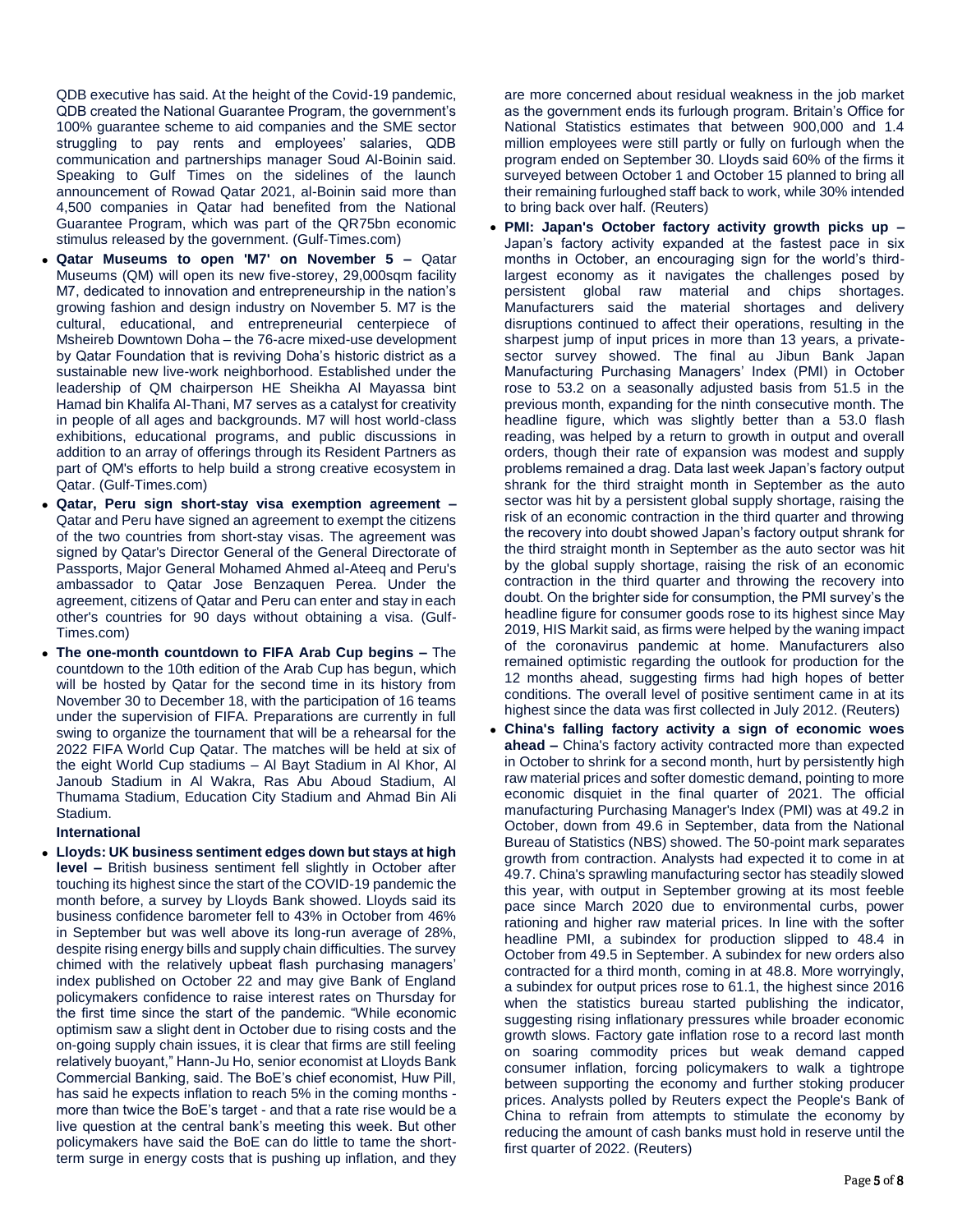**Caixin PMI: China's October factory activity expands more quickly, but output weighs –** China's factory activity expanded at its fastest pace in four months in October, buoyed by stronger demand, but power shortages and rising costs weighed on production, a business survey showed. The Caixin/Markit Manufacturing Purchasing Managers' Index (PMI) rose to 50.6 in October – its highest level since June. Economists in a Reuters poll had expected the index to remain unchanged from September at 50.0. The 50-mark separates growth from contraction on a monthly basis. China's economy is slowing after an impressive rebound from the pandemic-driven slump early last year, with its sprawling manufacturing sector hit by COVID-19 outbreaks, higher costs, production bottlenecks, and more recently, power rationing. A power crunch triggered by a shortage of coal, tougher emissions standards, and strong industrial demand has led to widespread curbs on electricity usage, hurting factory output. A sub-index for output showed production shrank for the third consecutive month and at a faster rate than in September. An official survey on Sunday showed China's factory activity contracted more than expected in October to shrink for a second month. (Reuters)

#### **Regional**

- **Saudi Arabia posts third quarter budget surplus, first in over two years –** Saudi Arabia recorded a budget surplus of SR6.7bn in the third quarter this year, as higher oil prices fueled its first quarterly surplus in over two years. The world's largest oil exporter saw revenues of SR243.4bn in the quarter, with income from oil sales increased 60% to SR147.9bn. But non-oil revenue contracted 22% to SR95.4bn, according to a finance ministry report that said quarterly public expenditure was down 8% YoY to SR236.7bn.
- **Saudi Riyad Bank sells US office complex for \$200mn –** The investment arm of Riyad Bank sold an office complex in the US for more than \$200mn, its first sale of overseas real estate since starting the business in 2018. The transaction by Saudi-based Riyad Capital was for Sequoia Plaza, a three-building office complex covering 370,000 square foot in Virginia, the company said in a statement. The buyer was US-based Boyd Watterson Asset Management LLC. (Bloomberg)
- **Saudi Aramco's quarterly profit surges on oil price, volumes –** The oil giant's best quarterly earnings since its listing in December 2019 was fueled by the strongest quarterly average crude prices since its shares began trading. Aramco shares were up 1% in early trade after the company disclosed its results and have risen about 9% this year to a market valuation of just over \$2tn, a goal sought by de-facto Saudi leader Crown Prince Mohammed bin Salman before the company's initial public offering. Aramco's net income jumped to \$30.4bn for the quarter to Sept. 30 from \$11.8bn a year earlier, it said in a bourse filing. That was above the median net profit forecast of \$28.4bn from four analysts.
- **Saudi's PIF subsidiary Jada invests in ECG-Cayan fund –** A subsidiary of Public Investment Fund (PIF) of Saudi Arabia, Jada Fund of Funds, has invested as an anchor investor in global investment firm Energy Capital Group's (ECG) new fund. The new fund is the result of a merger between ECG and Cayan Holdings. It seeks to acquire companies and create "national champions" in energy and energy-related technologies, according to a statement on Sunday. The statement did not disclose the value of PIF's investment. Riyadh-based Watar Partners, a multi-office family investment firm, has agreed to be a strategic advisor to the fund.
- **UAE: Petrol, diesel prices for November 2021 announced –** The UAE fuel price committee on Sunday announced petrol and diesel prices for the month of November 2021. Starting November

1, Super 98 petrol will cost Dh2.80 a liter, compared to Dh2.60 the previous month. Special 95 petrol will cost Dh2.69 per liter, compared to Dh2.49 in October.

- **Indonesia wealth fund, DP world ink pact for port development –** Indonesia's newly established wealth fund signed an agreement with Dubai port operator DP World to develop seaports in Southeast Asia's largest economy. Under the agreement, Indonesia Investment Authority and DP World, one of the biggest global port operators, will form a consortium to explore long-term investment opportunities across the country, according to a joint statement on Sunday. A partnership with state port operator PT Pelabuhan Indonesia is among options that both parties say will bring economic value of up to \$7.5bn. (Bloomberg)
- **Majid Al Futtaim awards AED1bn contract to Al Shafar –** Al Shafar General Contracting named by Majid Al Futtaim Communities as main contractor for construction of Harmony at Tilal Al Ghaf in Dubai. Company says it's the largest contract value awarded by Majid Al Futtaim Communities to date. (Bloomberg)
- **ADIB's net profit falls 7.6% YoY to AED492.6mn in 3Q2021 –** Abu Dhabi Islamic Bank (ADIB) recorded net profit of AED492.6mn in 3Q2021, registering decrease of 7.6% YoY. Profit from operations, before distribution to depositors fell 6.5% YoY to AED573.2mn in 3Q2020. Total assets stood at AED133.4bn at the end of September 30, 2021 as compared to AED127.8bn at the end of September 30, 2020. Ijara Financing stood at AED45.5bn (-4.0% YoY), while Depositor's accounts stood at AED107bn (+5.7% YoY) at the end of September 30, 2021. EPS came in at AED0.109 in 3Q2021 as compared to AED0.12 in 3Q2020. (ADX)
- **ADCB's net profit falls 6.3% YoY to AED1,275.5mn in 3Q2021 –** Abu Dhabi Commercial Bank (ADCB) recorded net profit of AED1,275.5mn in 3Q2021, registering decrease of 6.3% YoY. Net interest income fell 5.6% YoY to AED1,721.7mn in 3Q2020. Operating income fell 2.9% YoY to AED2,905.4mn in 3Q2020. Total assets stood at AED405.1bn at the end of September 30, 2021 as compared to AED411.2bn at the end of September 30, 2020. Loans and advances to customers, net stood at AED241.9bn (+1.2% YoY), while deposits from customers stood at AED255.8bn (+1.7% YoY) at the end of September 30, 2021. Basic and diluted EPS came in at AED0.17 in 3Q2021 as compared to AED0.18 in 3Q2020. (ADX)
- **WAM: Emirates Food Industries to partially float on Abu Dhabi exchange –** Emirates Food Industries plans to partially float its shares on the Abu Dhabi Securities Exchange, aiming to expand its operations to support the country's program for food security, state news agency WAM reported on Sunday. "We have set an ambitious five-year plan to achieve rapid growth by expanding production scope in the group and investing in the development of this industry," said Wasfi Kasu, CEO of Emirates Food Industries, owned by Abu Dhabi's National Holding. The Abu Dhabi based company manages the manufacturing and supply of animal feed and milk.
- **Warba Bank 3Q net income misses estimates –** Warba Bank reported net income for the third quarter that missed the average analyst estimate. Net income KWD3.14mn, -8.7% YoY, estimate 4.08mn, operating profit KWD18.9mn, +27% YoY, operating revenue KWD26.4mn, +28% YoY. (Bloomberg)
- **Bahrain's GFH acquires \$90mn luxury high-rise in Baltimore –** Bahrain-based GFH Financial Group has acquired a luxury high-rise building in Baltimore in a joint venture with Broadshore Capital Partners (Broadshore), which is owned by Fortune 500 company Guardian Life. GFH said its funds under management now exceed \$13bn, with a major focus on the US market. The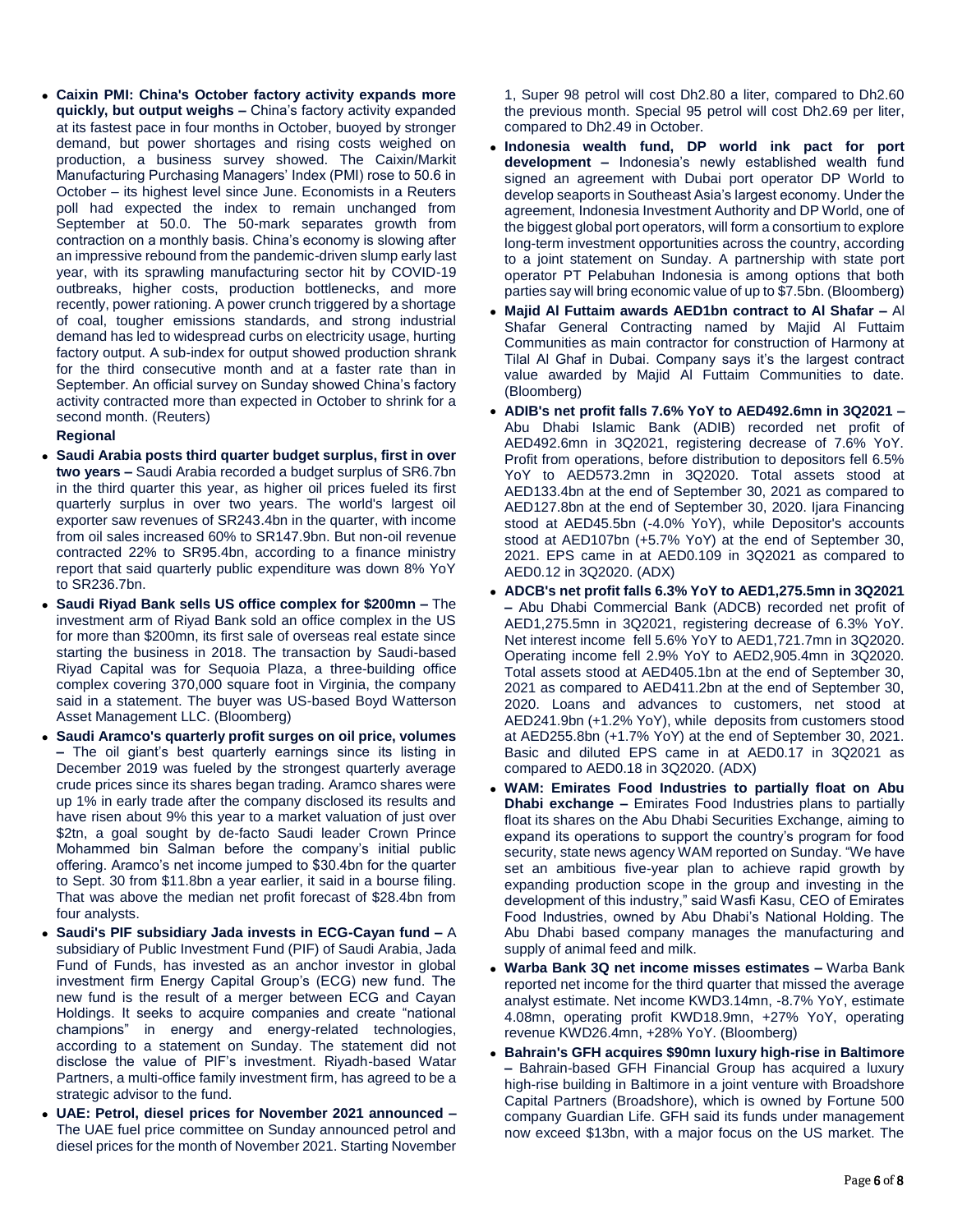building in Baltimore is the company's third multifamily residential acquisition, acquired for an estimated \$90mn.

- **Bahrain details fiscal balance plan as zero-deficit target delayed to 2024 –** Bahrain on Sunday gave details of a new economic growth and fiscal balance plan that pushes a zerodeficit target back by two years to 2024 from 2022 and increases value-added tax to 10% from 5%. A government statement said the updated fiscal balance program also included reducing expenditure and project spend, streamlining distribution of cash subsidies to citizens, and new government services revenue initiatives.
- **Bahrain plans \$30bn investment as it balances its budget –** Bahrain unveiled a new economic growth plan targeting \$30bn of investments as it looks to shore up its economy in the wake of the coronavirus pandemic and balance its budget by 2024. The small Persian Gulf nation aims to create more than 20,000 jobs annually for citizens by 2024 and attract \$2.5bn in foreign direct investment by 2023, according to a statement on Sunday by the Ministry of Finance and National Economy. (Bloomberg)